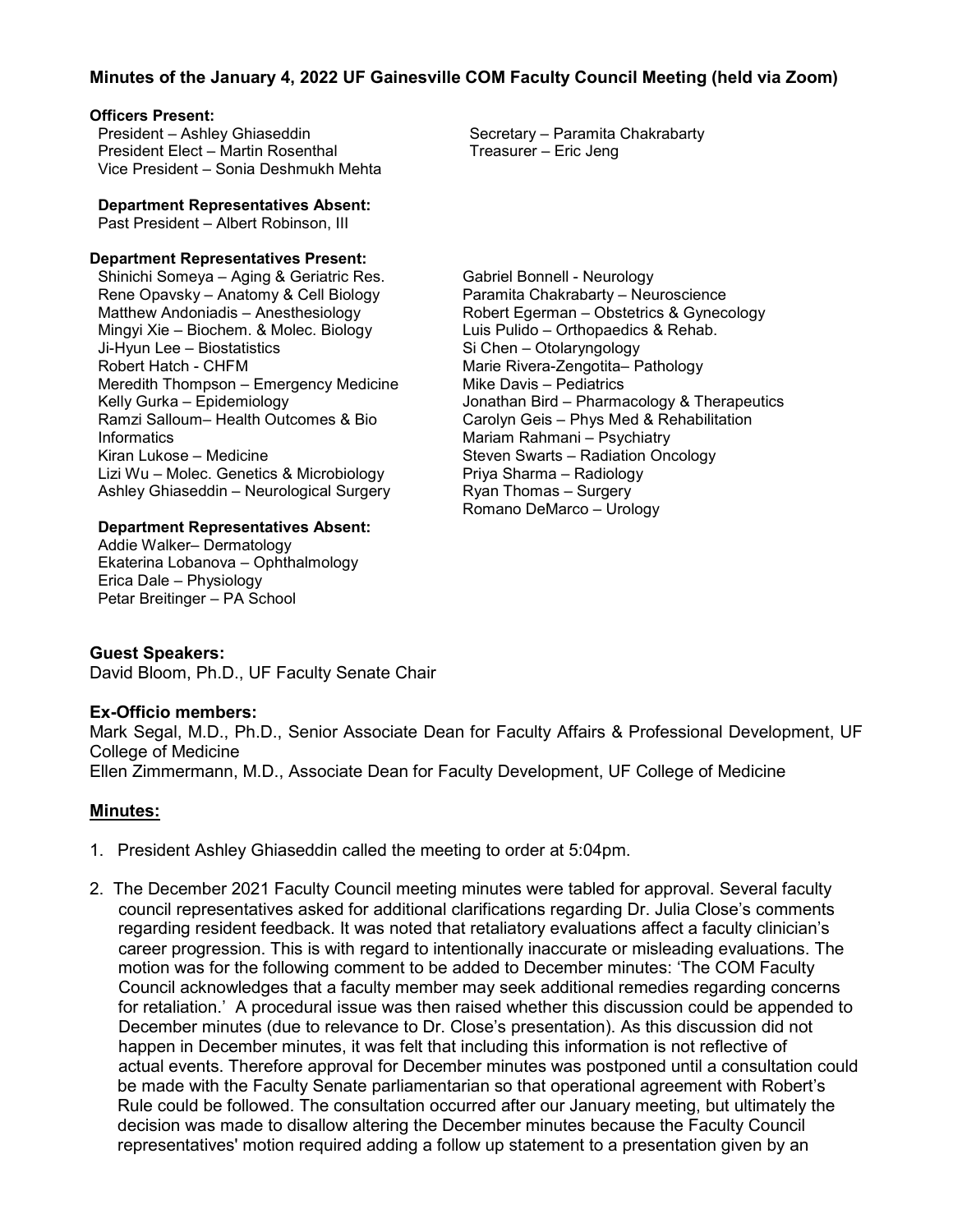invited guest at a prior meeting. Therefore, the recommended action was to formulate a subsequent resolution.

 Therefore, this new motion by the faculty representatives is treated as a new resolution stating: The Faculty Council sought further clarifications on Dr. Close's comments in December 2021 meeting concerning the consequences of retaliatory feedback by trainee interns/residents. The faculty representatives agreed to a resolution stating that: 'Dr. Close discussed concerns about retaliatory evaluations and stated that those are rare and should not inhibit giving effective and timely feedback. If there is a concern that retaliation has occurred, Dr. Close stated it should be documented in the Chair's letter accompanying the promotion packet. The COM Faculty Council acknowledges that a faculty member may seek additional remedies regarding concerns for retaliation.'

- 3. UF Faculty Senate Updates David Bloom, Ph.D., UF Faculty Senate Chair (2021-2022)
	- $\circ$  Dr. Bloom is a Professor in the Department of Molecular Genetics & Microbiology in the College of Medicine (COM). He has served as a COM representative on the UF Faculty Senate in 2000 and in 2018, and is the current UF Faculty Senate Chair. The Faculty Senate is the legislative body of the University that provides a forum for mutual exchange of ideas between senior officers and faculty, and can act on issues that affect a variety of units across campus. He delineated the concept of shared governance. The President reports to the Board of Trustees where the Faculty Senate Chair has a seat. The Faculty Senate Chair is an invited member of the President's cabinet also. Thus, the Faculty Senate Chair acts as a conduit for communication between the University administration and various committees and units across campus.
	- $\circ$  One of the issues Dr. Bloom has focused on this year as Senate Chair is to improve input to the Senate from various Faculty Councils in colleges across campus. The committee discussed Dr. Bloom's suggestion of having a liaison that would go to the monthly Faculty Council meetings in all colleges, and then provide relevant updates to the Faculty Senate Chair. Relevant to this, a faculty member added that having a representative of the Faculty senate attend COM Faculty Council would strengthen two-way communication between the two entities. Another comment from faculty council representatives was the speed of the response of the Faculty senate to multiple fast-moving situations facing the College and University in general. Dr. Bloom mentioned that emergency steering committee meetings were held recently to address some of these situations. Dr. Bloom solicited comments in this regard.
	- $\circ$  Dr. Bloom discussed the recent issues on campus involving Academic Freedom, for which he instituted the Senate *ad hoc* Committee on Academic Freedom. This committee solicited confidential information from faculty across campus who have dealt with these types of matters. The committee submitted their findings in December of 2020 and a link to the final report is on the Faculty Senate website: [https://drive.google.com/file/d/1mB6mjqdE6bqdQcXOhX\\_5pUpRhnSik2X8/view.](https://drive.google.com/file/d/1mB6mjqdE6bqdQcXOhX_5pUpRhnSik2X8/view) After the report was released, Dr. Bloom requested that University administration take action on the following items:
		- Expert witness Conflict of Interest (COI) review
		- Other Outside Activities COI review
		- Freedom to speak to the press
		- Publication and control of research materials
		- Academic freedom in education materials

President Fuchs and his cabinet agreed to take up these items expeditiously.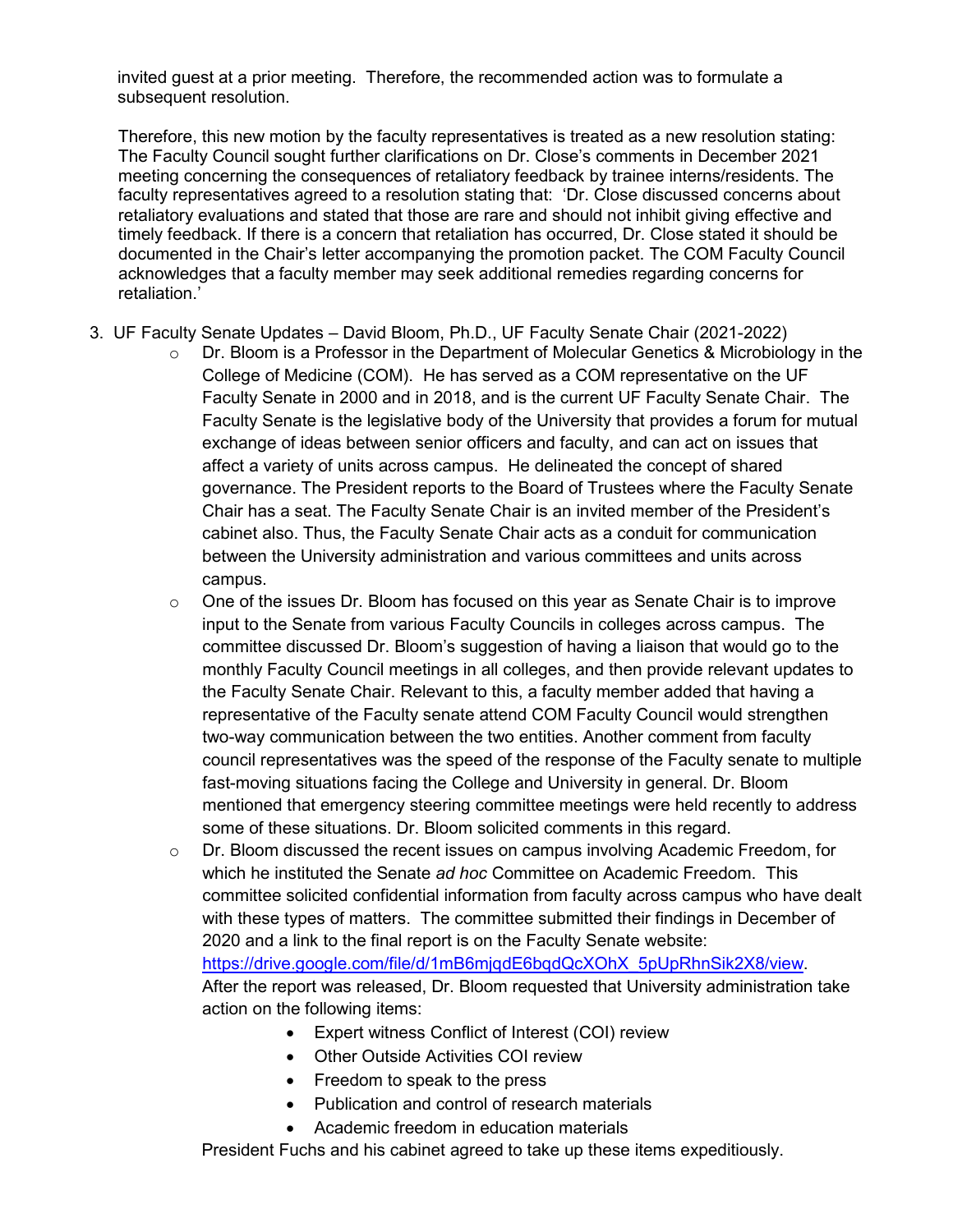Regarding these new items, a Task Force recommended that a two-step appeal process that incorporates faculty input could be instituted in cases needing resolution. Dr. Bloom described how agreements could be reached in such cases through an iterative appeals process that would also recognize the collective bargaining agreement. These committees will be set up in the future to guide the COI review process.

- $\circ$  Dr. Bloom addressed the recent hire of Dr. Joseph Ladapo in the COM Department of Medicine, for which he instituted the UF Faculty Senate *ad hoc* Committee on the Dr. Ladapo Hiring Process. The charge of the committee is to look into whether there were hiring practices used in the hiring of Dr. Ladapo that were inconsistent with practices used in the COM to hire other clinical faculty. This committee has been asked to present their findings by January 15, 2022, which will be shared at the upcoming Faculty Senate meeting on January 20, 2022.
- $\circ$  Dr. Bloom stated that the UF President was recently informed by the University's accrediting body, the Southern Association of Colleges and Schools Commission on Colleges (SACSCOC), that there will be an investigation of Academic Freedom on the UF campus. They will be sending a special committee to campus, likely in February or early March of 2022.
- $\circ$  Dr. Bloom responded to several questions from the faculty and said that the academic freedom committee will be active until Feb  $15<sup>th</sup>$  until a permanent portal can be created for academic freedom and COI related issues. He also informed that there has not been any legislation regarding post-tenure review process.
- $\circ$  Dr. Bloom can be contacted by email at: [FacultySenateChair@ufl.edu](mailto:FacultySenateChair@ufl.edu) or by phone at: (352) 392-9019.
- 4. Committee Reports:
	- President's Report and Executive Committee Report (December 2021) Ashley Ghiaseddin, M.D.
		- $\circ$  Dr. Ghiaseddin stated that several faculty have asked about the appointment of two administrative positions in COM Finance & Administration to replace the one vacant position. He stated that Dean Koch attributed this to the planned expansion into Central/South Florida and the recent partnership with Scripps. Scott Sumner was appointed as Chief of Finance & Administration, and Tammy Williams was appointed as Chief of Operations and Administration. They are currently participating in Listening Tours with departments, and will attend the February 2022 Faculty Council meeting to provide updates on the Compensation Plan.
		- $\circ$  There was discussion about forming a Physician Health Committee to help faculty with concerns such as anger management or other issues that may arise. This would not be punitive, but would provide support and help de-escalate situations. It would focus on physician health, utilizing behavioral professionalism models such as the Hickson Model for Disruptive Physicians. This could be tied to patient complaints, but would be a faculty-driven committee where faculty would support one another. Dr. Ghiaseddin will discuss this with the Wellness Committee if there is interest in supporting the formation of the committee through the Dean's office.
		- $\circ$  Interviews with candidates for the Chair of Biochemistry are complete and the Dean will be making a final decision soon.
		- o The first round of interviews for the Chair of Pediatrics Chair is complete. Four candidates were selected for on-campus interviews to be held in mid-January.
		- $\circ$  The last round of interviews with candidates for the Chair of Emergency Medicine was today, January 4.
		- $\circ$  A faculty representative added that an active search for chair of Molecular Genetics and Microbiology was ongoing.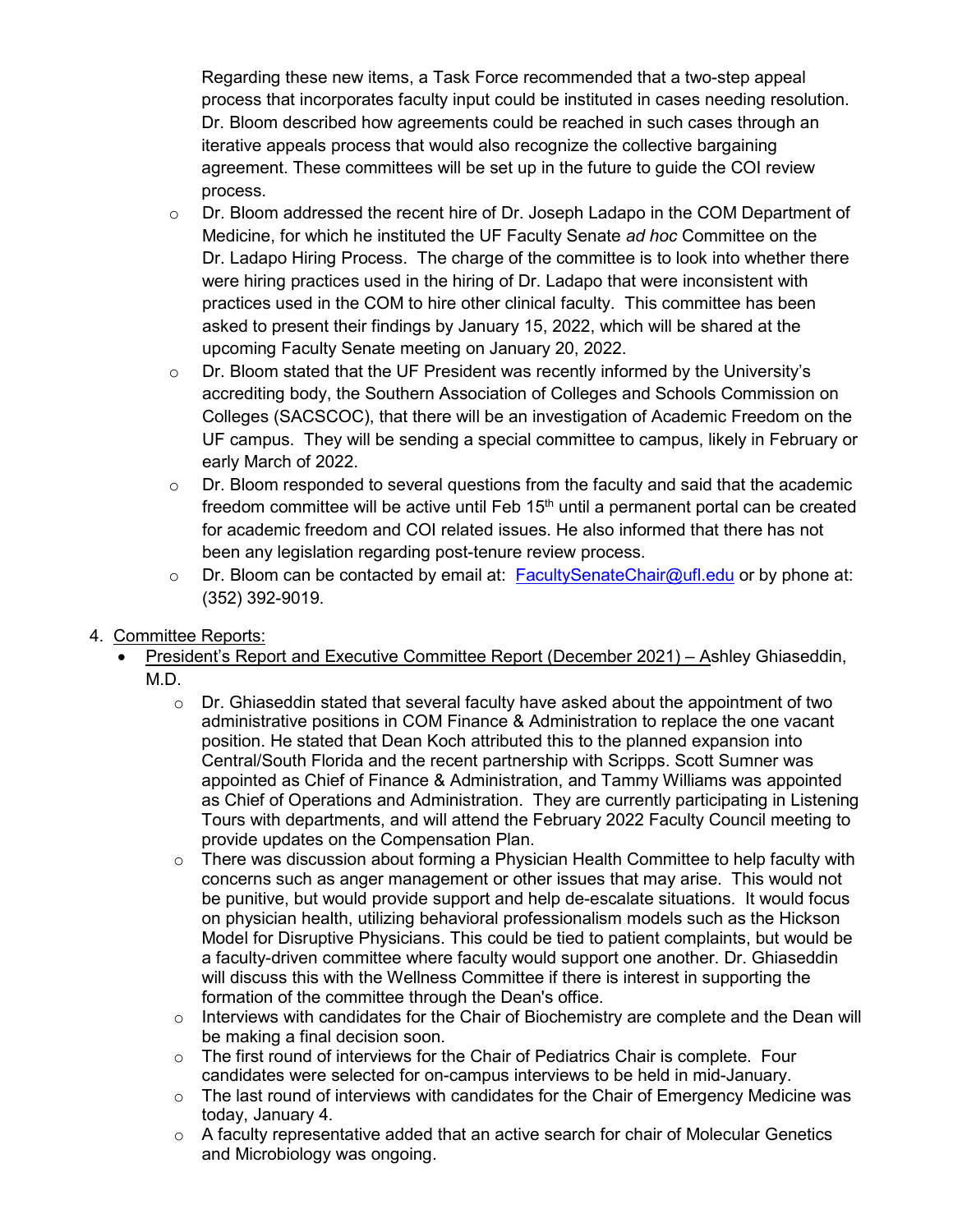- $\circ$  A search will be held soon for recruitment of a designated person to lead the COM Continuing Medical Education (CME) program. Dr. Dewar managed this program in the past, but Dean Koch would like to have an Associate Dean of CME moving forward.
- Curriculum Committee Report (December 2021) Meredith Thompson, M.D.
	- o The committee updated policies on the Family Educational Rights and Privacy Act (FERPA) with regards to the pandemic, as well as student mistreatment.
	- $\circ$  Dr. Maria Kelly gave a report on the required clinical experiences for graduation. There is a work in progress to develop an assessment mechanism for these and to streamline the software for logging to ensure LCME compliance and to generate a report system to leadership.
- Compensation Committee Report Ashley Ghiaseddin, M.D.
	- $\circ$  No recent meetings have been held but this committee will start operating soon under chairs, Dr. Tuli (Ophthalmology) and Dr. Bizon (Neuroscience).
- Research Task Force- Ekaterina Lobanova, Ph.D
	- o No updates to report
- Wellness Task Force Priya Sharma, M.D. and Meredith Thompson, M.D.
	- o No December meeting
- 5. Old Business:
	- A call for nominations for the 2022 Lifetime Achievement Awards will be sent out in January. The nomination packets will be reviewed during the March 2022 Faculty Council meeting and the committee will vote to determine the award recipient(s).
	- The Wellness Committee will be meeting this month to discuss the formation of the Clinical/Research Achievements Recognition Committee.
	- Dr. Ghiaseddin emailed a draft of the 360 Quadrant Evaluation to the Council that would potentially be used for periodic evaluation of individuals holding leadership positions at COM. He received feedback from a few committee members requesting changes to the open-ended survey questions, which he will discuss with the HR Talent Management/Leadership Group at a meeting later this month. Dr. Ghiaseddin will email the revised version to the committee for review prior to the February 2022 meeting. The goal is to have the Chair Evaluations distributed in May of 2022. Dean Koch has reviewed this revised version of the Evaluation.
- 6. New Business:
	- Scott Sumner, Chief of Finance & Administration, and Tammy Williams, Chief of Operations and Administration, will attend the February 2022 Faculty Council meeting to provide updates on the Compensation Plan.

President Ashley Ghiaseddin adjourned the meeting at 6:19pm.

### -------------------------------------------------------------------------------------------------------------------------------------- **Announcements:**

- Vacation leave conversion was paused for 2021.
- Save the date: COM Research Day: Poster Session & Reception, Tuesday February 15, 2022, 4-8:30 pm, Stephen O'Connell Center.
- For the latest on UF Health Covid status, visit: [https://coronavirus.ufhealth.org/.](https://coronavirus.ufhealth.org/) COVID-19 Vaccination Requirements and Exemption Requests Suspended for COM.